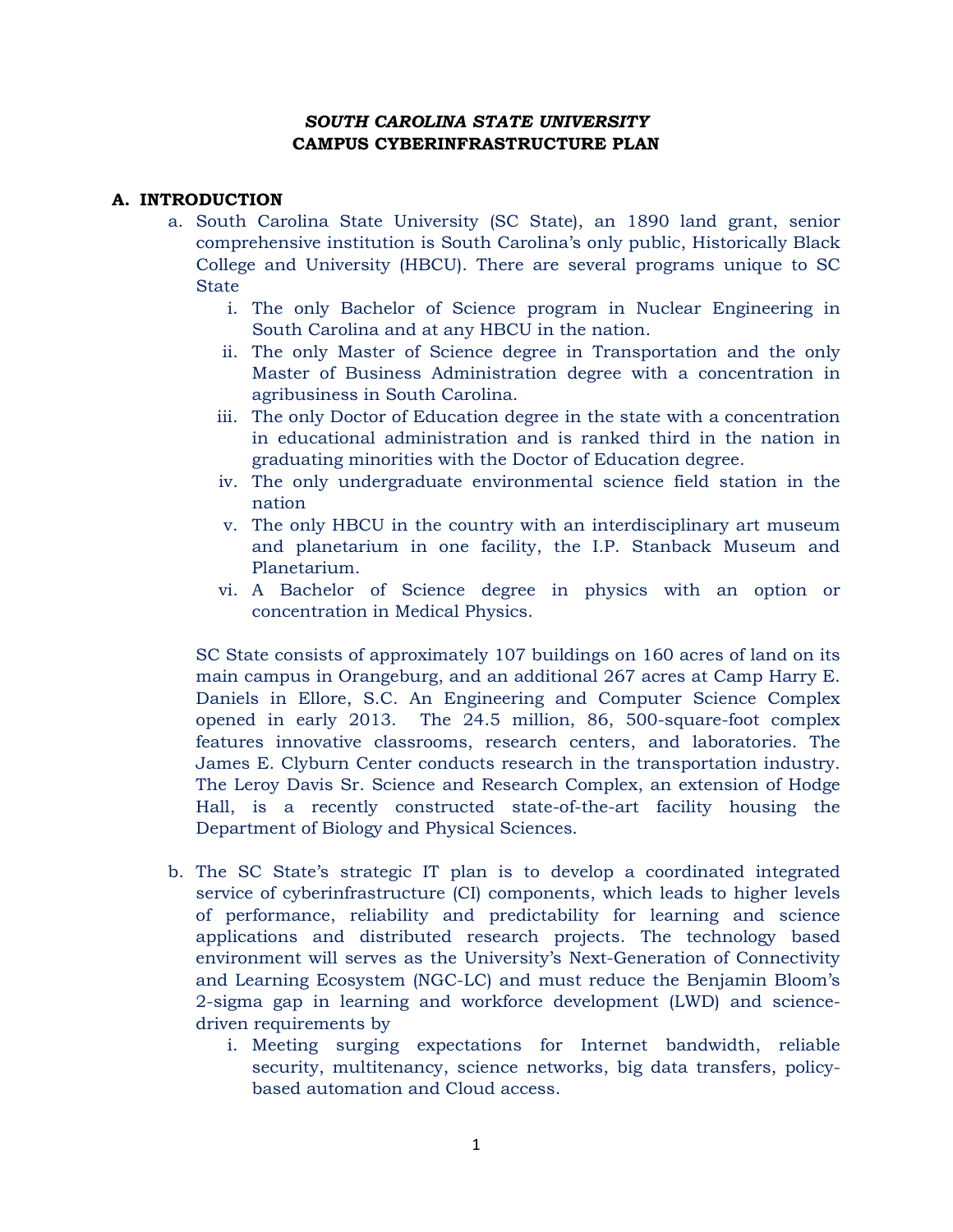- ii. Supporting student learning style of an anytime, anywhere activity with technology at the backbone to provide these services
- iii. Enabling students to take advantage of different modes of learning.
- iv. Making University resources available for online and on-demand education.
- c. Key academic partnerships with the IT organization:
	- i. Workshops for faculty members at SC State and other regional institutions on Big Data/Analytics and regional and national High Performance Computing (HPC) resources.
	- ii. Nuclear Engineering Program (NEP) workstations and servers in the Applied Radiation Sciences Laboratory (ARSL), Radiation Data Mining Laboratory (RDML), and NEP reactor simulation laboratory for radiation spectra acquisition, numerical analysis, data storage, data mining, and reactor visualizations.
	- iii. Real-time onsite and remote observations (e.g. via Internet) at groundbased observatories in Arizona and other sites by the Physics department. Additionally, researchers use NASA space-based observatories such as Kepler. The acquired data sets is downloaded to workstations and servers at SC State where data analysis takes place. Data analysis with Python, IDL and IRAF are used in these studies

#### **B. PROGRAM(S) THAT BENEFIT FROM CAMPUS CI**

- **a.** Describe primary research programs, education, outreach programs that are the focus for CI support
	- **i.** Nuclear Engineering Program (NEP): The Applied Radiation Sciences Laboratory (ARSL), Radiation Data Mining Laboratory (RDML), and the NEP reactor simulation laboratory for radiation spectra acquisition, numerical analysis, data storage, data mining, and reactor visualizations.
	- **ii.** Computer Science: The cyber-security laboratory, and the development of programs in Internet of Things (IOT), Big Data, Analytics, and Machine Learning, and Cloud Computing.
	- iii. Biology: The SmartState© Endowed Chair in Prostate Cancer Disparities and the South Carolina Cancer Disparities and Research Center (SC CADRE) to facilitate collaboration between SC State and MUSC with a focus on prostate cancer research and training for underrepresented students in the biomedical sciences.
	- **iv.** Physics:
		- 1. Faculty members in physics conduct ground and space-based astronomical research. This includes studies of the Sun, variable stars and peculiar stars. These programs include realtime onsite and remote observations (e.g. via Internet) at ground-based observatories in Arizona and other sites.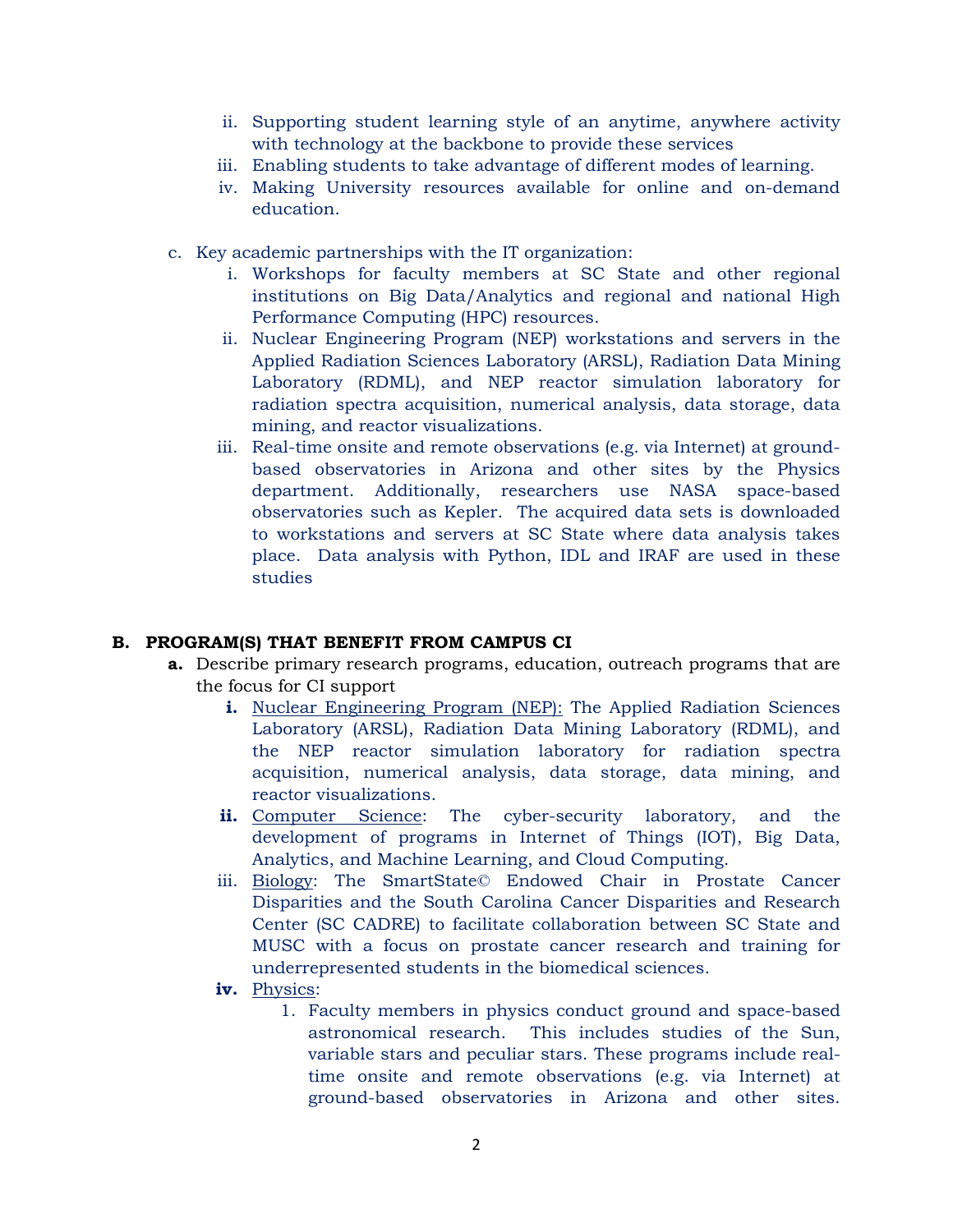Additionally, researchers use NASA space-based observatories such as Kepler where a scripted set of instructions are uploaded into the spacecraft observing que. The acquired data sets are later downloaded to workstations and servers at SC State where data analysis takes place. Data analysis with Python, IDL and IRAF are used in these studies.

- 2. Physics faculty members participate in a large number of education and public outreach (EPO) programs. Topics include: (a) hydrological studies of soil using space-based technology; (b) creation and implementation of web-based cosmological demonstrations and lab exercises based on a server located on the SC State LAN but accesses by individuals outside of the university; (c) laboratory exercises in earth science classes taken by SC State students requiring real-time access to remote data bases from NOAA, NASA and others.
- 3. SC State and Clemson are negotiating a Memorandum of Agreement between science programs at the two institutions (initially physics, but later expanded to other programs) which will include distance learning course offerings and student exchanges between the two institutions.
- 4. We note that the research and EPO activities discussed above engage a number of colleagues at institutions such as Clemson University, NASA Ames Research Center, the Space Telescope Science Institute (Johns Hopkins University), the National Solar Observatory, Western Kentucky University, Villanova University and others. Videoconferencing, email, and the exchange of large data sets require a robust, high-bandwidth access to the Internet.
- **v.** The University Transportation Center: Support for the masters of Transportation related research
- **vi.** Distance Education Programs: Smart Classrooms and access to online Cloud resources
- **vii.** The 1890 Research & Extension Program: Offers public service for rural and urban limited-resource families who are in need of the latest research-based scientific knowledge, sustainable practices in agriculture, financial management, business development, parenting skills, health and nutrition, and computer skills.
- **b.** Describe your primary CI goals *(enable X, expand Y, introduce Z – describe function, not equipment)* SC State's IT goal is to transform the learning experience for students by deliver an enhanced educational experience while dramatically lowering costs, and management complexity. The Next-Generation Connectivity and Learning Ecosystem (NGC-LE) is a propose development and deployment of an agile, manageable and secure CI that leverages the Software Defined Network (SDN) paradigm. SDN is an emerging paradigm that offers network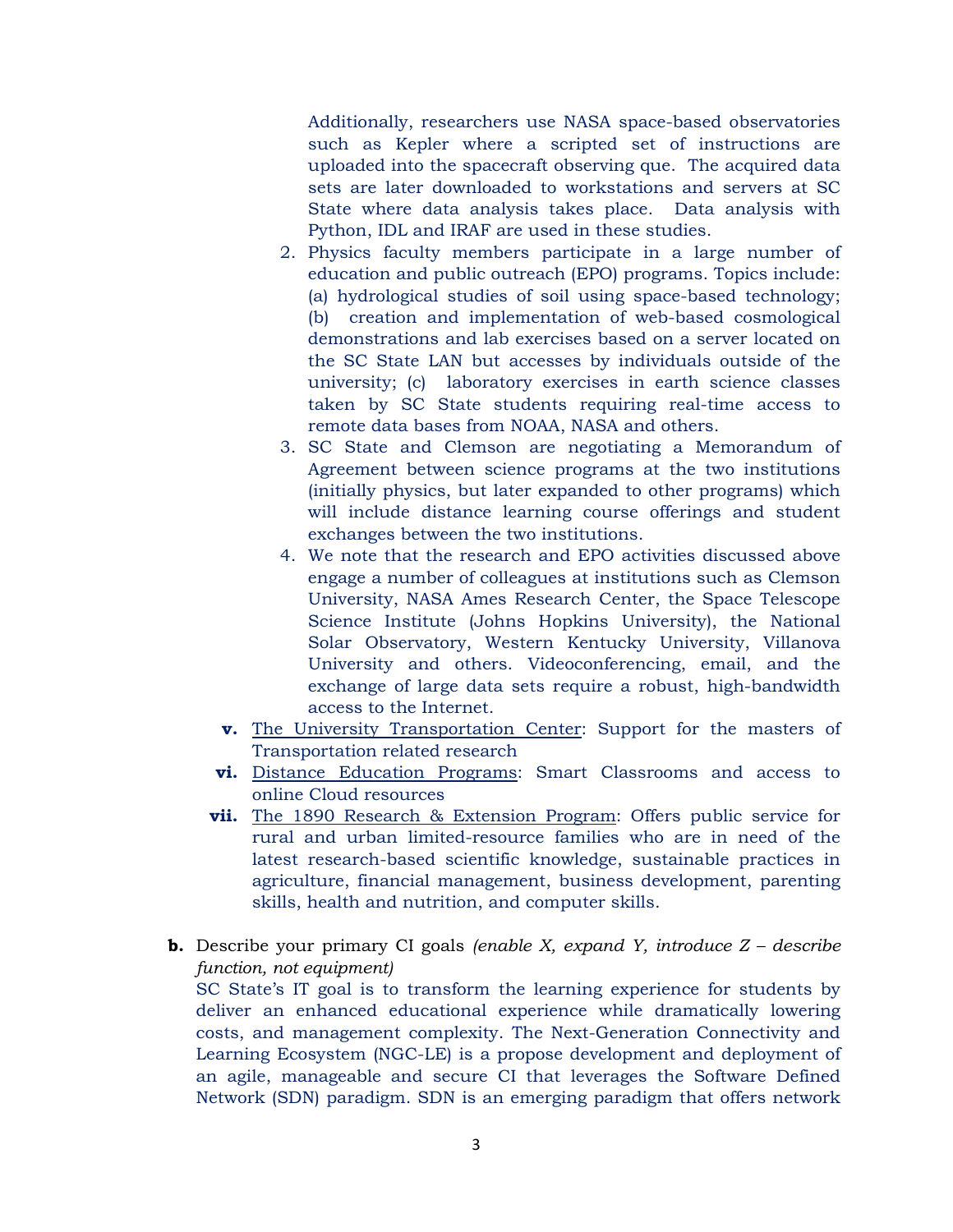programmability by decoupling the control plane and data plane in the network switches. It uses a logically centralized software controller that populates the switches with the forwarding rules. As a result, the traffic is prioritized and the load can be managed efficiently. SDN also allows the virtualization of the infrastructure resources where the virtual slices (e.g. bandwidth) are allocated on demand based on the load. SDN also allows faster deployment of science applications and experiments, which in turn enhances the research productivity. In an SDN enabled infrastructure, the switches will be programmed to perform security related tasks such as network monitoring and packet filtering. Moreover, the programmatic SDN interfaces allow quick enforcement of security policies and access rights.

In the first activity, we will identify the SDN use cases in the campus network and the capabilities (e.g. network virtualization and security) needed to support the use case requirements. In the second activity, we design the SDN based architecture for the campus network. In the third activity, we will carry out an investigation of the open source and proprietary based SDN projects and select one of them to start the development of the prototype. We will implement a centralized SDN controller and the programmatic interfaces. In the third activity, we deploy the prototype in a lab environment. In the fourth activity, we evaluate the prototype using performance metrics such as latency, throughput and flow set up time. Based on the observations, we will perform improvements if needed. In the fifth activity, we integrate the prototype with the campus infrastructure. We hope to realize a network that can support the following:

- Capex and Opex reduction offered by the SDN paradigm.
- Implementation of Science DMZs
- Implementation and support of local HPC Clusters
- Centrally managed storage for researchers

### *C.* **DESCRIBE YOUR NETWORK INFRASTRUCTURE** *(if any of this was paid for by EPSCoR, NSF, or other federal or state funds, mention that)*

A significant amount of our data center IT components and network was paid for by Tittle III federal funds e.g. firewall, storage, Wireless access points

- a. Local area network (what routers, how connected) backbone speed Three-tier model which consist of a Cisco Nexus 7000 (core), Cisco Catalyst 4500 (distribution), and various Cisco level 2 access switches. 10Gbps fiber connection between cores
- b. Building switches & fiber connections speed to buildings Cisco Catalyst 4500 series 10Gbps fiber connections Cisco Catalyst 29xx series 1Gbps fiber connections Cisco Catalyst 35xx series 1Gbps fiber connections Cisco Catalyst 37xx series 1Gbps fiber connections
- c. R&E connection speed & point of connection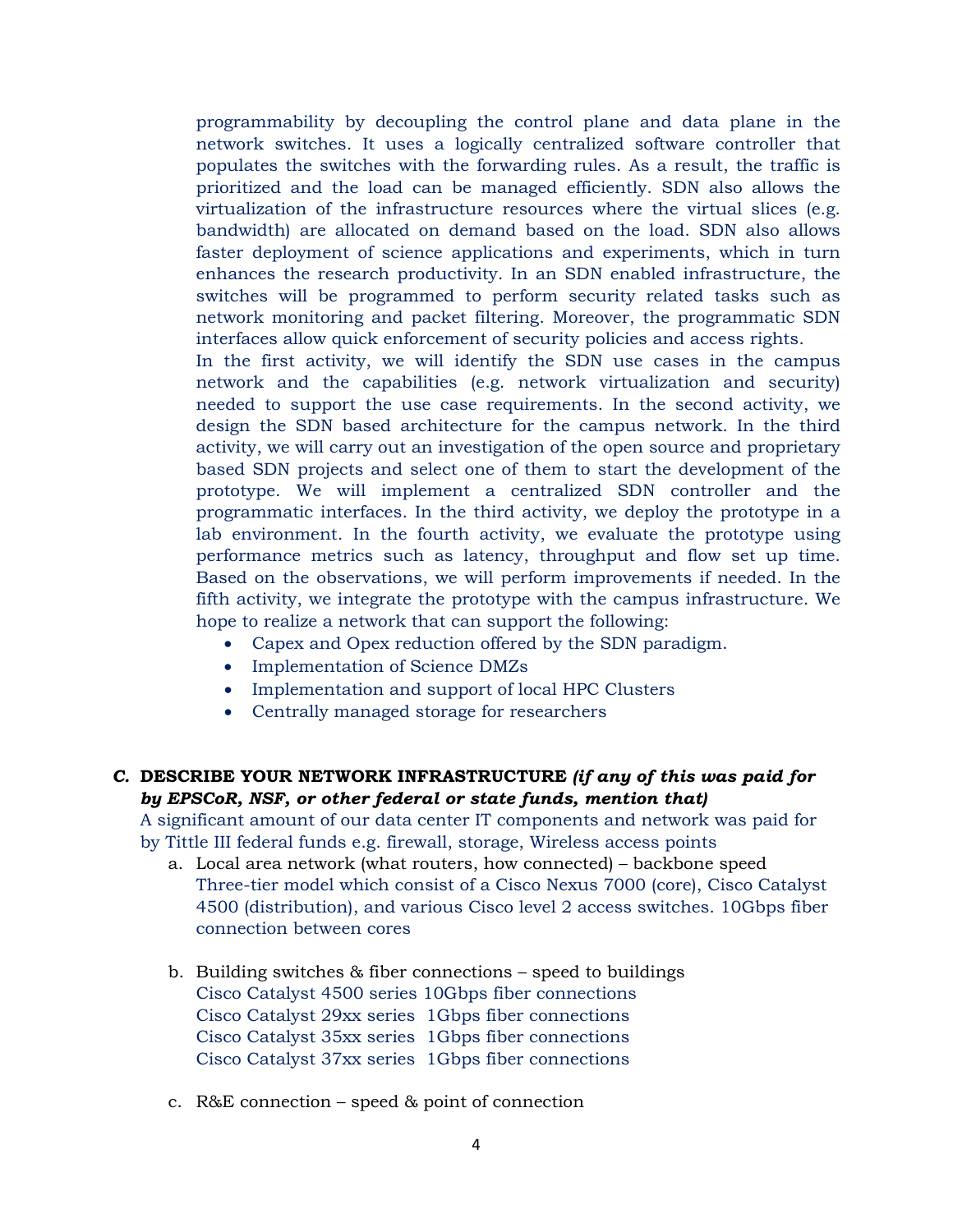N/A

- d. Commodity WAN N/A
- e. Campus Wireless (describe equipment) Mixture of Cisco and Aruba APs Cisco – 4400, 4500 Controllers Cisco – 1242s, 1142s (APs) Aruba – 6000 Controller Aruba – 105, 135, 205, 305

# **f. IPV6 Not Deployed**

- g. Any special connections (e.g. A Planetarium used by the public) The Planetarium does not have a special network connection
- h. Any of the network items in the table below that have been implemented No
- i. A little campus network diagram is nice

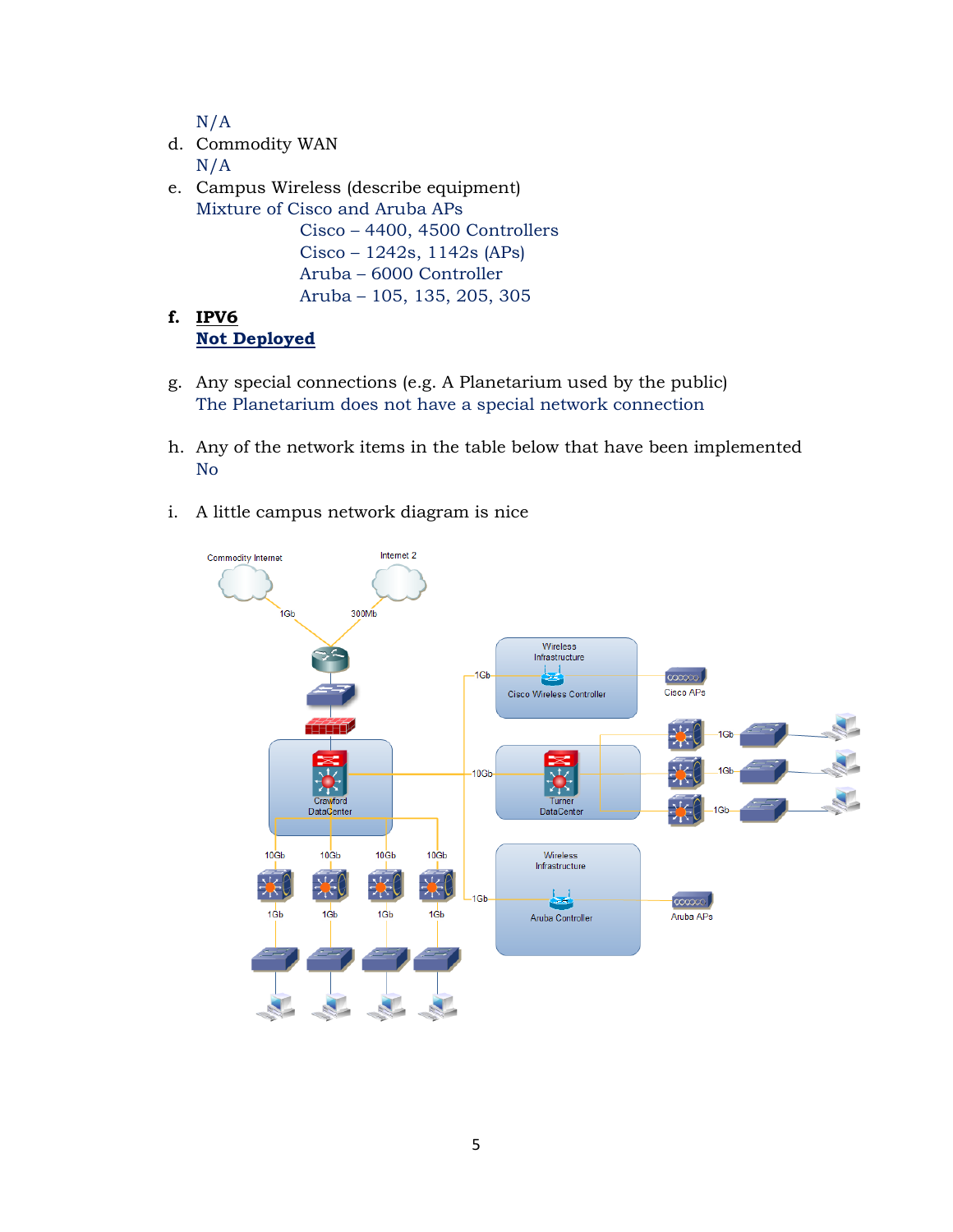#### j. Future Directions



- Incresed bandwith for commodity and Internet2 bandwidth
- Increase bandwidth for network back bone
- Implement a Passive optical network (PON) layer within research buildings
- Implement HPCs for specific research areas e.g. NEP, CS and Physics

### **D. COMMUNITY CLUSTER AND RESEARCH STORAGE REPOSITORY**

- **a.** If you have a cluster, provide brief technical description & who gets to use it We do not have a Cluster
- **b.** Use of national resources Open Science Grid or XSEDE Physics Department:
	- The Mikulski Archive for Space Telescopes (MAST) is used for research and education purposes. This is a NASA-funded archive of data collected by a large number of ground and space-based observatories. The data is used both in research and in Education and Public Outreach (EPO) activities at SC State.
	- The American Association of Variable Star Observers (AAVSO) maintains a data archive of ground-based observations of variable stars that is used at SC State for both research and EPO projects.

#### **E. IDENTITY MANAGEMENT AND COLLABORATION**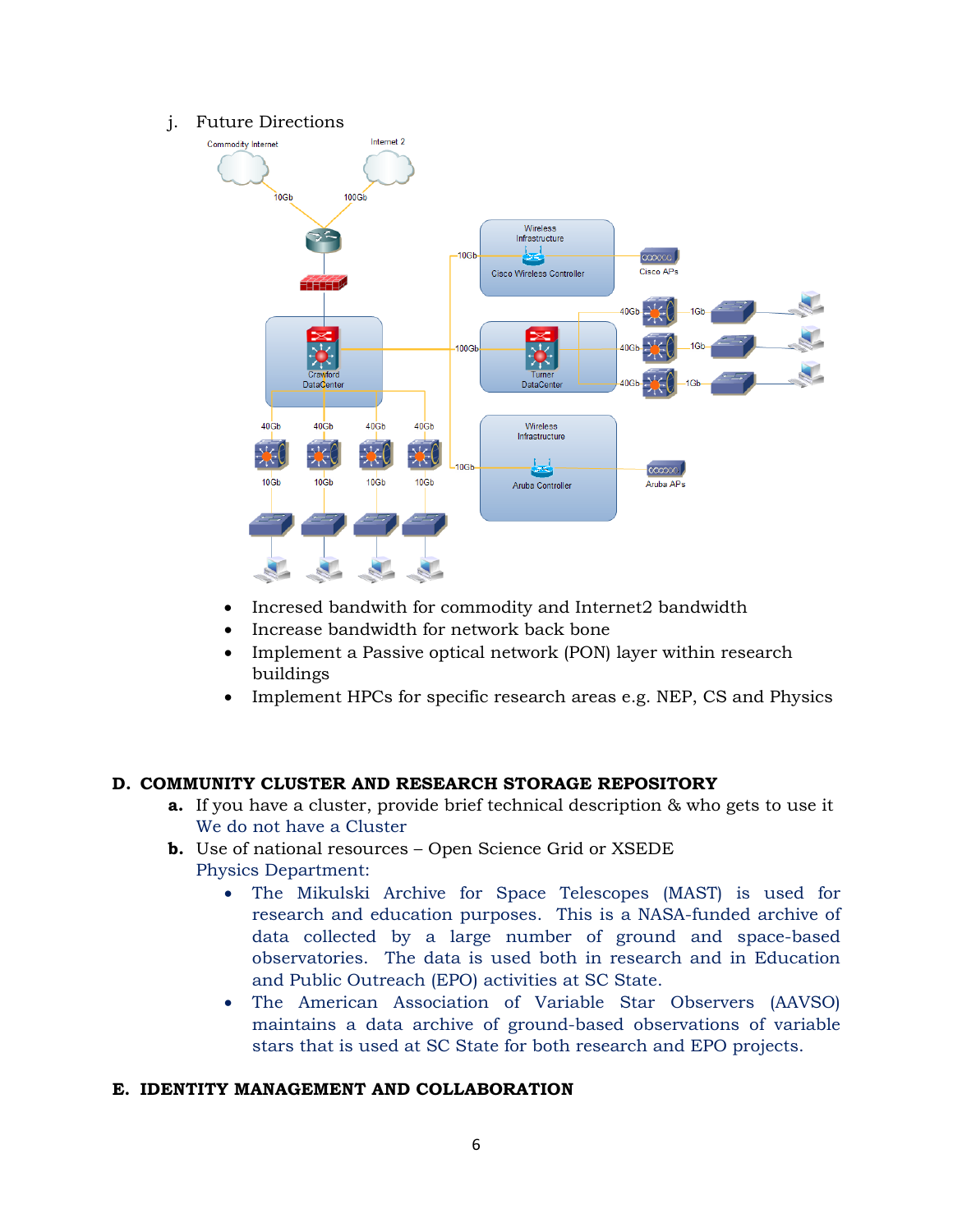- a. Do you have a central identity store describe (LDAP, AD….) AD
- b. Do you support campus single sign-on authentication and authorization Yes
- c. Are you a **member of the InCommon federation**? No
- **d. Have you installed Shibboleth ?**
	- i. **If yes, do you release R&S attributes No**
- e. Do you participate in **eduroam ? (***requires InCommon & Shibboleth)* No

## **F. CYBERSECURITY**

**a. How does your campus provide cybersecurity for researchers, their equipment & data?**

We provide enterprise virus/malware protections, network device protection, firewalls, secured access for researchers and their data, and mandatory training for faculty and staff. The Cybersecurity training is also available for students employed on campus.

- b. **What is your campus approach to data and privacy?** We adhere to FERPA and State mandated requirements
- c. **address the relevant cybersecurity issues and challenges related to their proposed activities**

Each research area may need specific security support; however, we are not able to support research specific requirements.

### **G. EDUCATION AND OUTREACH**

- **a.** Do you provide any on-campus training in how to use any of the CI? Yes, the IT department very limited training at faculty/staff orientation and throughout the year
- b. Do you have any %FTE dedicated to CI support? Yes, 5%
- c. **ongoing opportunities for student engagement, education, and training**

The IT department provide a limited amount of student worker employment, which allow for training in CI. Physics and computer science faculty train student researchers in software development and use (e.g. Java, C, Python, IDL, IRAF) for research and education programs in which the students are involved.

The Nuclear Engineering Program provide the following educational opportunities: (1) Dr. Danaji is guiding students on computer modeling of used fuel drying by vacuum and gas circulation for dry cask storage. This project requires applying multiphysics codes (e.g. TRACE and COBRA-SFS) to nuclear waste management, and makes a close collaboration with the colleagues at the University of South Carolina. Another project of his group is about development of multi-scale experimental and modeling capabilities for radionuclide waste disposal, in collaboration with Clemson University. (2)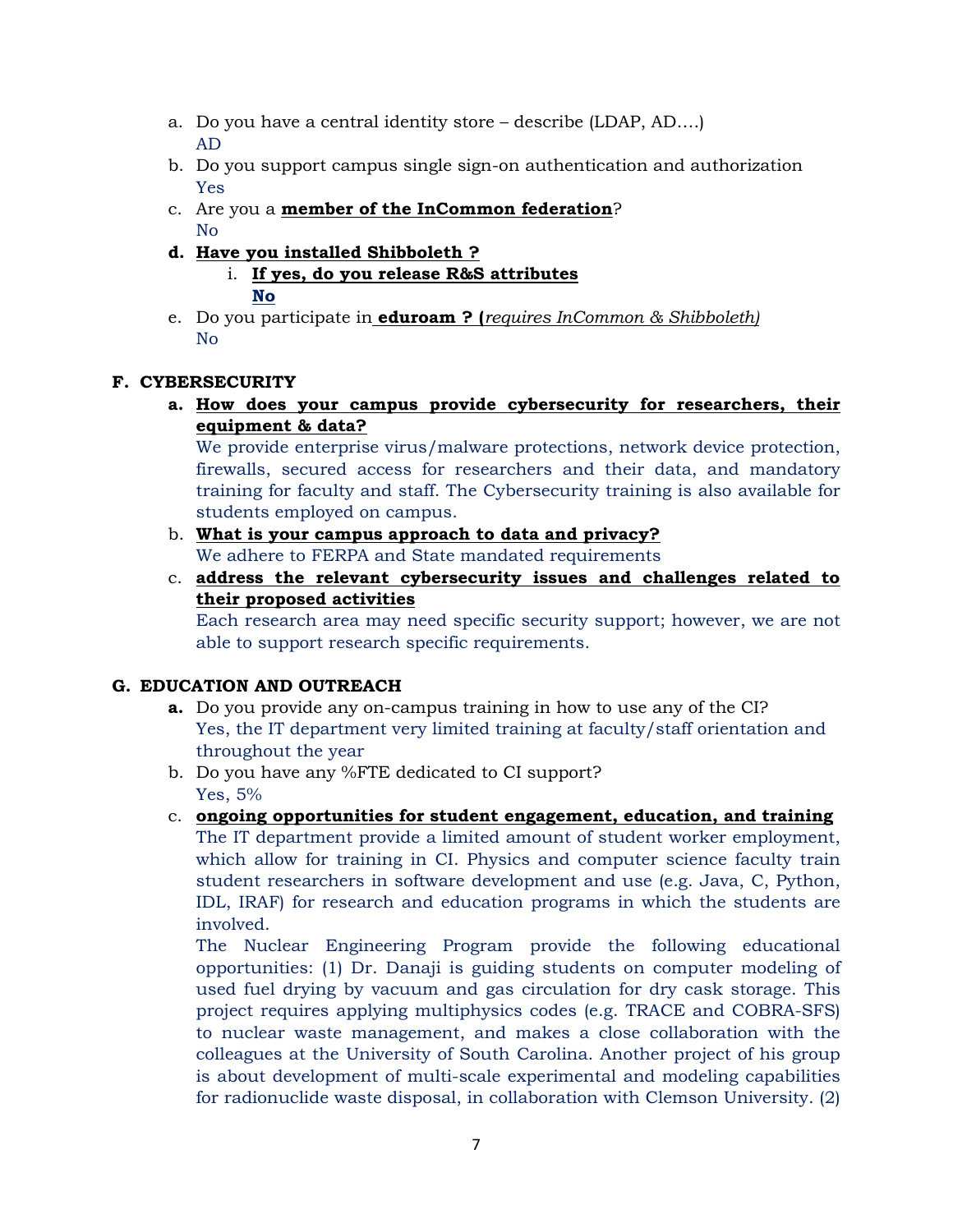Dr. Okafor is leading the investigation of alternative sources of vegetable oil from non-edible plant seeds for biodiesel production. His research employs computer modeling and simulations. (3) Dr. Sun and his students are applying instrumental neutron activation analysis (INAA) to the study of toxic trace elements in cotton seeds. One task of this project is establishing a web based computer calculation system for Nuclear Activation Analysis (NAAS) (see http://naas.scsu.edu ). This work depends on the collaboration of two state universities in the Carolinas (NCSU and SCSU). In addition, Dr. Sun has another DOE project, which is about the design and implementation of a real-time data acquisition system for in-situ decommissioning (ISD) sensor network test bed located at the Savanah River National Laboratory (SRNL). Through both the data acquisition system at SRSL, real time data from various sensors (radiation field, temperate, pressure, humidity, leakage, etc.) will be synchronized and then streamed into the data servers at NEP with time stamps. The data acquisition system will also have the capability to control the devices remotely according to the feedbacks from data analysis and temporal data mining. The system can be accessed over the internet through a securely membership authorization.

- d. How will students be involved in installing or operating the CI? The IT Department provide a limited amount of student worker employment, which allow for training.
- e. How will the CI provide new training and education opportunities for students?

IT Department will provide more student worker employment, which allow for further training of students, assist academic programs to access regional HPC resources, and develop HPC locally.

NEP has pending NSF and DOT proposals around the development of smart containers for nuclear/hazardous material transportation. It will transform standard containers into smart and connected devices, and introduce the traditional transportation system into the big data era. The implementation of smart container network will greatly improve the security of the nuclear/hazardous material transportation, reduce the accident rate in transit and handling, and give us the capability to know where and in what condition the hazardous material shipment is. All these future projects are multimodal and multidisciplinary by their nature and will require close collaborations among faculty members in nuclear engineering and the IT department.

### **H. SUSTAINABILITY AND RESPONSIBILITY FOR MAINTAINING FEDERAL INVESTMENTS**

a. **Sustainability** -- Something about ongoing maintenance and support for equipment, or continued funding for a person. Refer to a letter of support in Supplementary documents. Regional network organization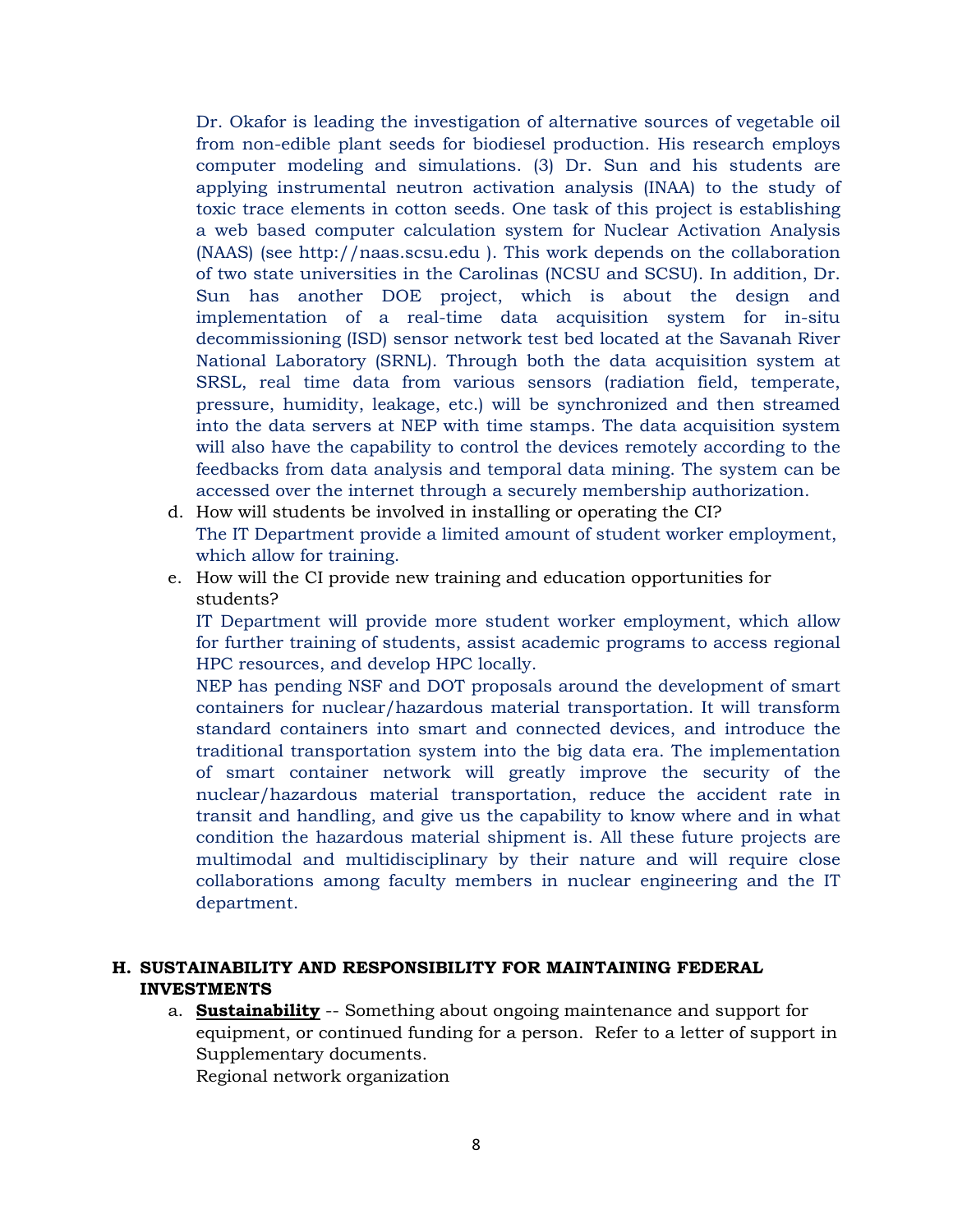Consider everything below this line to be NOTES.

You're telling a story here – This is our institution; here's what's important to our institution, and here's where CI for research and education fit in our big picture. We have this vision/goals – here's where we are on the path to that vision, here's how we've funded it so far, and here's where some extra CI funding will impact our research, scholarship, teaching, and students.

## **Here is what the NSF requires for CC\* solicitation Campus CI Plans:**

- **A. "**All proposals into the CC\* program must include a Campus Cyberinfrastructure (CI) plan within which the proposed CI improvements are conceived, designed, and implemented in the context of **a coherent campuswide strategy** and approach to CI that is integrated horizontally intra-campus and vertically with regional and national CI investments and best practices. "
- B. "Proposals are expected to address within the Campus CI plan the **sustainability** of the proposed work in terms of ongoing operational and engineering costs."
- C. "The plan should also describe campus **IPv6** deployment and use of the **In Common Federation global federated system**, and if applicable, campus federation approaches to supporting scientific Virtual Organizations"
- D. "Since security and resilience are fundamental issues in Campus CI, the campus CI plan should **address the campus-wide approach to cybersecurity in the scientific research and education infrastructure, including the campus approach to data and privacy**."
- E. "All proposals submitted to CC\* are expected to **address the relevant cybersecurity issues and challenges related to their proposed activities.** Depending on the type of proposal, these issues may include, but are not limited to: data integrity, privacy, network security measures, federated access and identity management, and infrastructure monitoring."
- *F.* "funded activities should represent **ongoing opportunities for student engagement, education, and training**. Proposals that demonstrate opportunities to engage students directly in the deployment, operation, and advancement of the CI funded activities, consistent with the required Campus CI plan, are welcome.
- *G. (not needed in this plan, but might be needed for future network submissions" )"Also, for proposals into the Data Driven Networking Infrastructure for the Campus and Researcher area, the Campus CI plan should address efforts to prevent IP spoofing by potential adoption of "BCP 38". If it is determined that "BCP 38" cannot be deployed due to cost or technical reasons, discussing those reasons is an acceptable form of addressing the issue."*